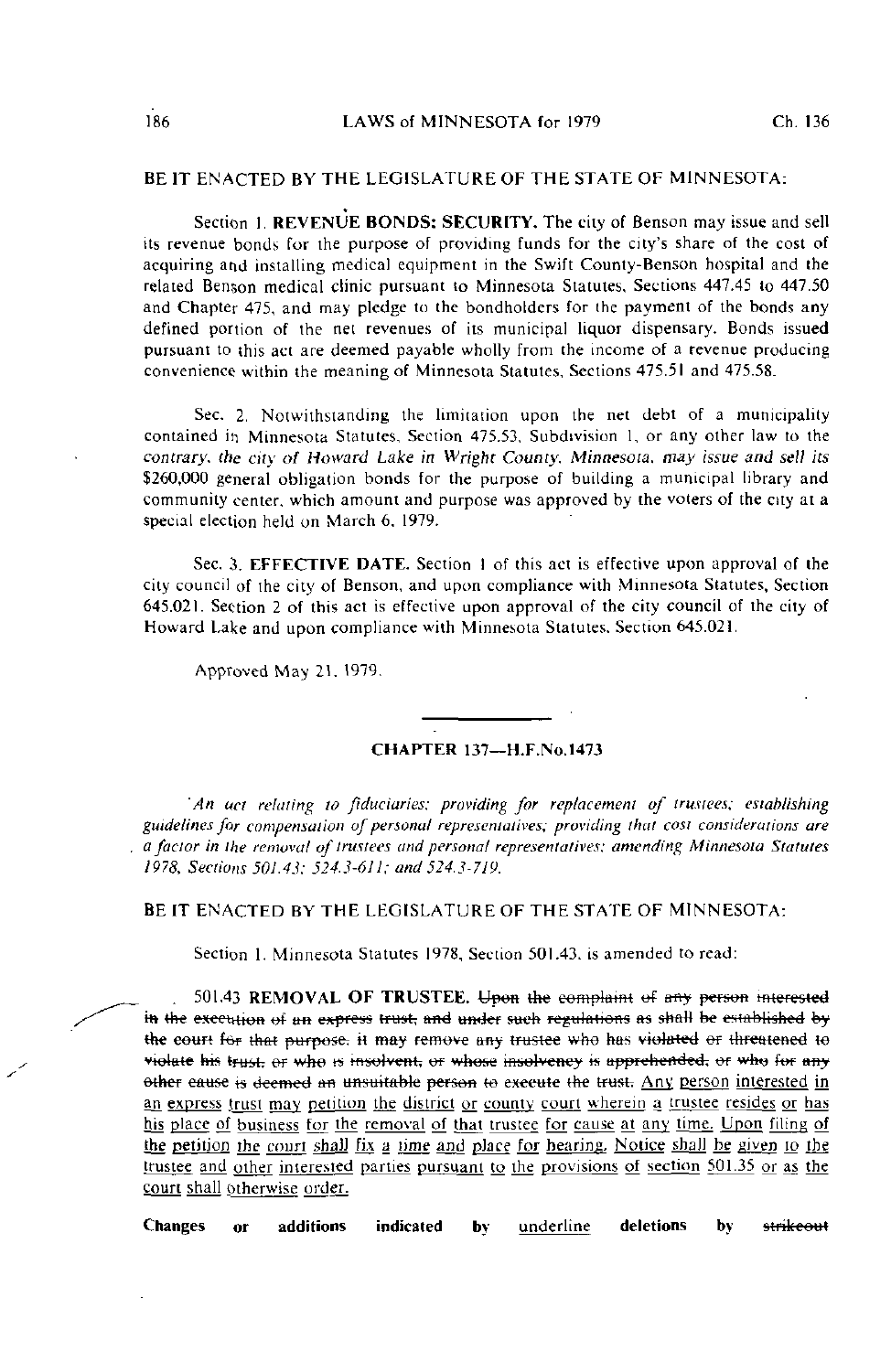Cause for removal exists when removal is in the best interests of the trust estate, when the trustee has violated his trust, has become incapable of discharging the duties of his office, or has mismanaged the trust estate. In determining the best interests of the trust estate, the trustee's compensation and fees, and administrative expenses, shall also be considered.

Sec. 2. Minnesota Statutes 1978. Section 524.3-611, is amended to read:

524.3-611 TERMINATION OF APPOINTMENT BY REMOVAL: CAUSE: PROCEDURE, (a) A person interested in the estate may petition for removal of a personal representative for cause at any time. Upon filing of the petition, ihe court shall fix a time and place for hearing. Notice shall be given by the petiiioner to the personal representative, and to other persons as the court may order. Except as otherwise ordered as provided in section 524.3-607. after receipt of notice of removal proceedings, the personal representative shall not act except to account, to correct maladministration or preserve the estate. If removal is ordered, the court also shall direct by order the disposition of the assets remaining in the name of, or under the control of. the personal representative being removed.

(b) Cause for removal exists when removal would be is in the best interests of the estate, or if it is shown that a personal representative or the person seeking his appointment intentionally misrepresented material facts in the proceedings leading to his appointment, or that the personal representative has disregarded an order of the court, has become incapable of discharging the duties of his office, or has mismanaged the estate or failed to perform any duty pertaining to the office, hi determining the best interests of the estate, the personal representative's compensation and fees, and administrative expenses, shall also be considered. Unless the decedent's will directs otherwise, a personal representative appointed at the decedent's domicile, incident to securing appointment of himself or his nominee as ancillary personal representative, may obtain removal of another who was appointed personal representative in this state to administer local assets.

Sec. 3. Minnesota Statutes 1978. Section 524.3-719. is amended to read:

5243-719 COMPENSATION OF PERSONAL REPRESENTATIVE, (a) A personal representative is entitled to reasonable compensation for his services. If a will provides for compensation of the personal representative and there is no contract with the decedent regarding compensation, he may renounce the provision before qualifying and be entitled to reasonable compensation. A personal representative also may renounce his right to all or any part of the compensation. A written renunciation of fee may be filed with the court.

(b) In determining what is reasonable compensation, the court shall give consideration to the following factors:

(1) The time and labor required;

(2) The complexity and novelty of problems involved; and

Changes or additions indicated by underline deletions by strikeout